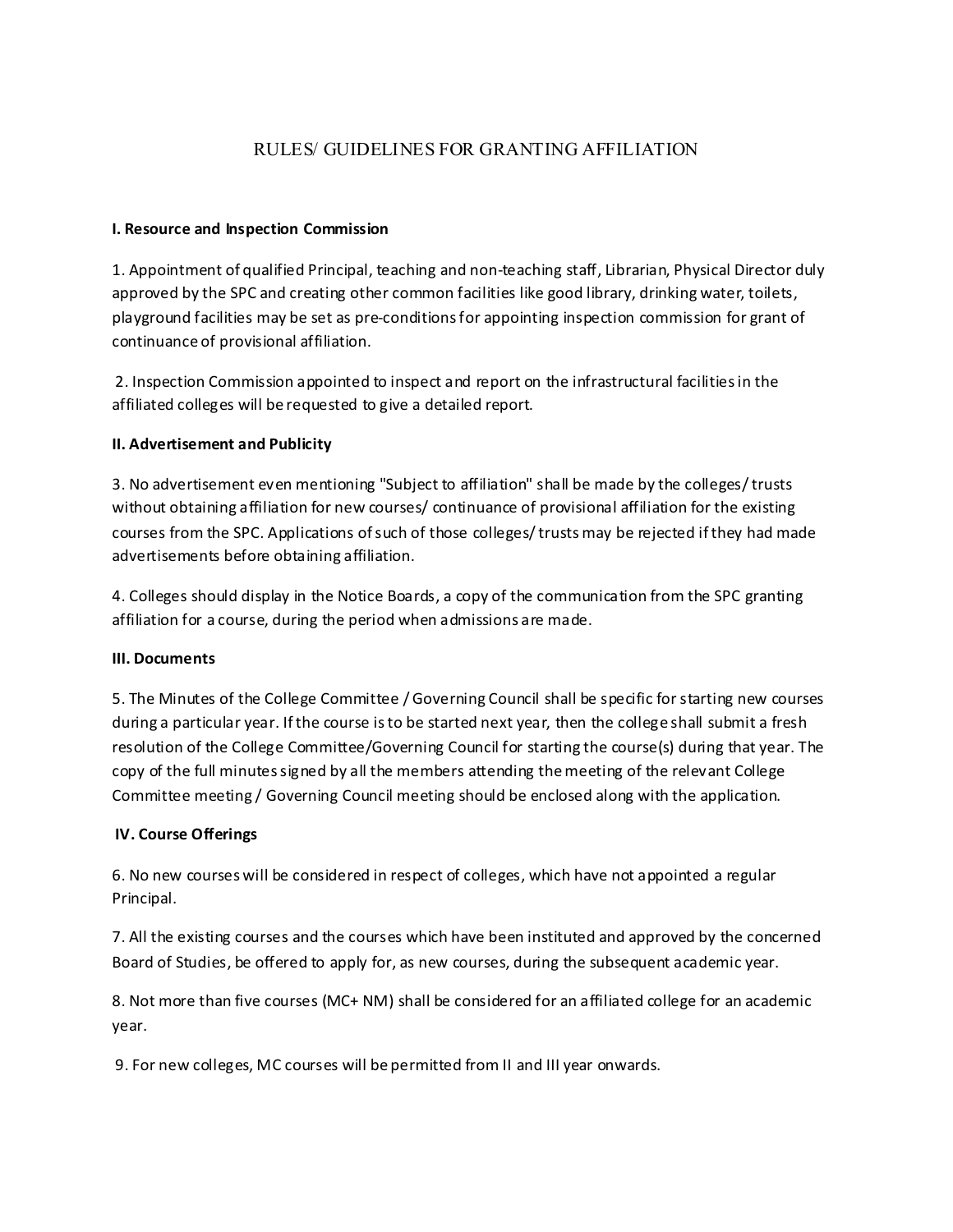10. No college is permitted to start not more than one additional section in a particular branch ofstudy. 11. However, Certificate, Diploma and PG Diploma courses shall not be counted against the limit of five courses.

12. No college is permitted to close down any course without getting permission from the SPC.

13. No college is permitted to issue the certificate to the students of their college by mentioning "Affiliated to SPC" for attending certificate courses which are conducted without getting affiliation from the SPC and offered by the college on their own.

14. Colleges are permitted to offer PG programmes either as evening course or in the shift system provided they satisfy the necessary infrastructural facilities.

15. Conversion of courses will not be permitted.

16. No College is permitted to start new courses of without the serial of already existing courses.

17. Collegesif they want can adopt shift system. (Morning shift will be from 8 a.m. to 1.15 p.m. and Evening shift will be from 1.30.p.m. to 6.45.p.m.) after getting the permission from the SPC.

18. The courses for which already affiliation had been obtained and revival has been requested, such courses shall be considered after causing re-inspection. 19. Certificate Courses/ Diploma Courses/ PG Diploma Courses can be started by a college even before the first batch of students pass out.

20. Certificate courses/Diploma Courses/ PG Diploma courses may be offered only after the regular working hours of the college.

## **V. Admission**

21. Collegesmust admit only candidates with the requisite qualifications and requisite qualifying marks. 22. The Collegesshould not admit candidates over and above the sanctioned strength.

23. The Colleges should not admit students before obtaining affiliation.

## **VI. Fees**

24. Application fees remitted by the colleges in respect of the courses, which have not been considered by the SPC may be refunded.

25. In case of Colleges which have applied for starting of new courses without requisite application fee for all the courses applied, the last course(s) shall be rejected as per priority, they have applied for.

26. Application fee paid by the college along with their applications for new course(s), be not refunded or diverted for any other course.

27. The tuition fees and other fees except those coming under the purview ofthe SPC should be levied on the students, as prescribed by Government from time to time.